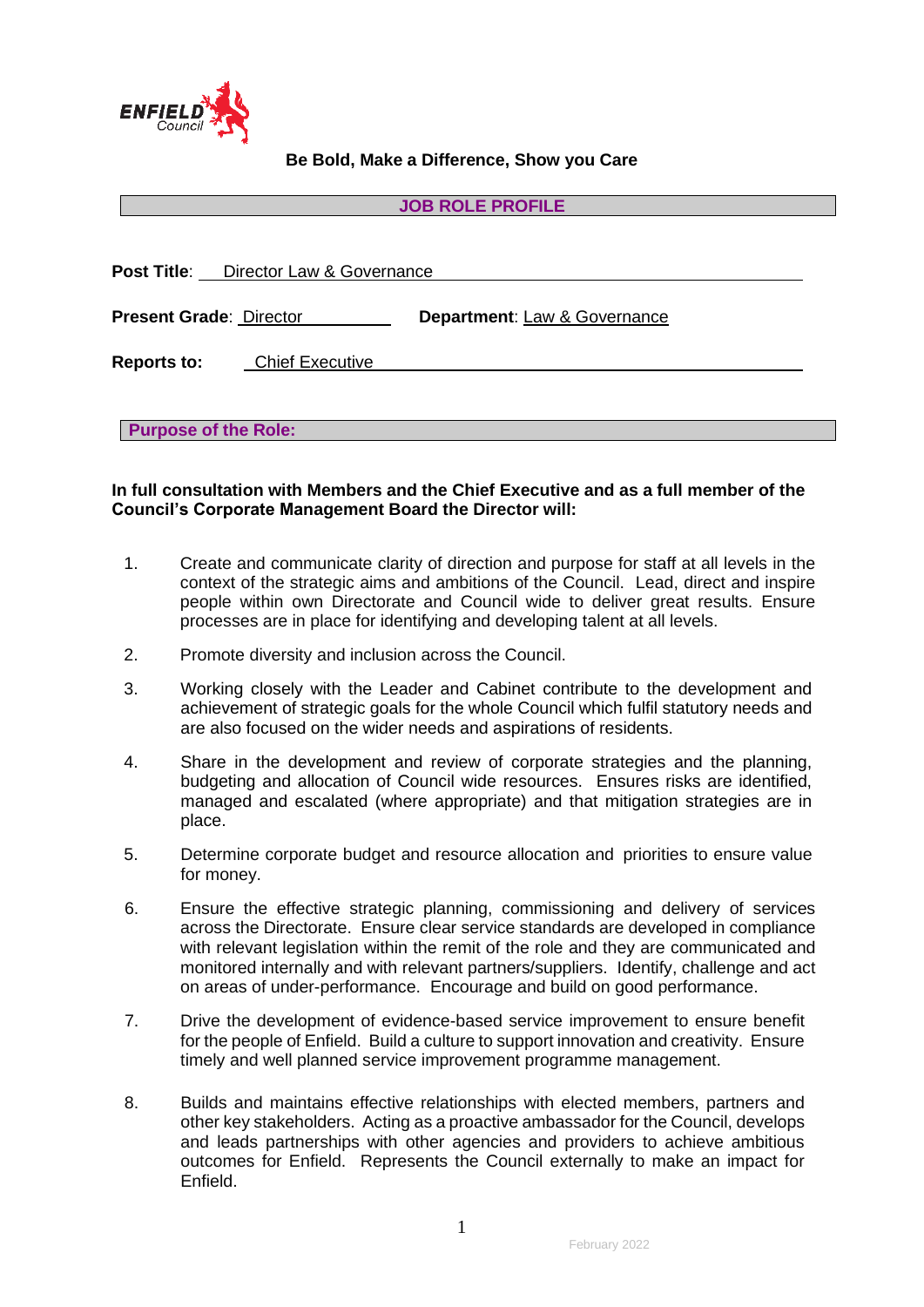- 9. Lead and own the long-term strategy for Legal and Governance.
- 10. Acts as the Council's statutory Monitoring Officer ensuring that lawful decision making, sound corporate governance, compliance and transparency is embedded in all service areas.

### **Key Accountabilities:**

# **As Director Law and Governance, you will also be responsible for undertaking the following statutory and/or regulatory and enabling responsibilities:**

- Develop and lead the strategic delivery plan for the Council's governance, legal, policy, and health and safety function - a significant, diverse and complex collection of services which are key to the successful functioning of the Council both internally and as part of the wider Borough, City and region. These services will include, but not be limited to:
	- o Legal Services
	- o Democratic Services, including Scrutiny. In addition to responsibilities for running these services, the postholder will act as the Council's Monitoring Officer
	- o Elections
	- o The Mayoral Office and other ceremonial functions (e.g. Deputy Lieutenancy) as required o Audit
	-

▪

- Work with the Chief Executive and Executive Directors in the development of longer-term strategic plans for the Directorate, including engaging the political leadership and external partners as necessary in these.
- Responsibility for leading on legal services, audit and risk management, governance and scrutiny, and election services.
- Review and manage the structure, processes and capability of the function, to ensure it can deliver plans to cost and quality.
- **•** Proactively manage the performance of the diverse functions, taking corrective action where needed to ensure agreed targets and standards are met across all delivery functions.
- Provide high level advice, guidance and challenge to the EMT, DMT, and Elected Members.
- Manage relationships with stakeholders and partners (e.g. senior officers, Members, commissioning and commissioned bodies, community representatives, professional bodies and other external agencies) to enable effective service delivery which meets the needs of internal and external customers.
- Lead people in the function; selecting, developing and motivating them to perform at their best.
- Represent the Council externally, to raise Enfield's profile as a place and community, and positively influence external stakeholders' perception of the borough.
- Participate in the Civil Emergencies Planning Rota.

# **Dimensions of the Role**

The role will directly manage a budget of £4.749 million including income of £2.034 million, including both direct services and commissioned/procured services.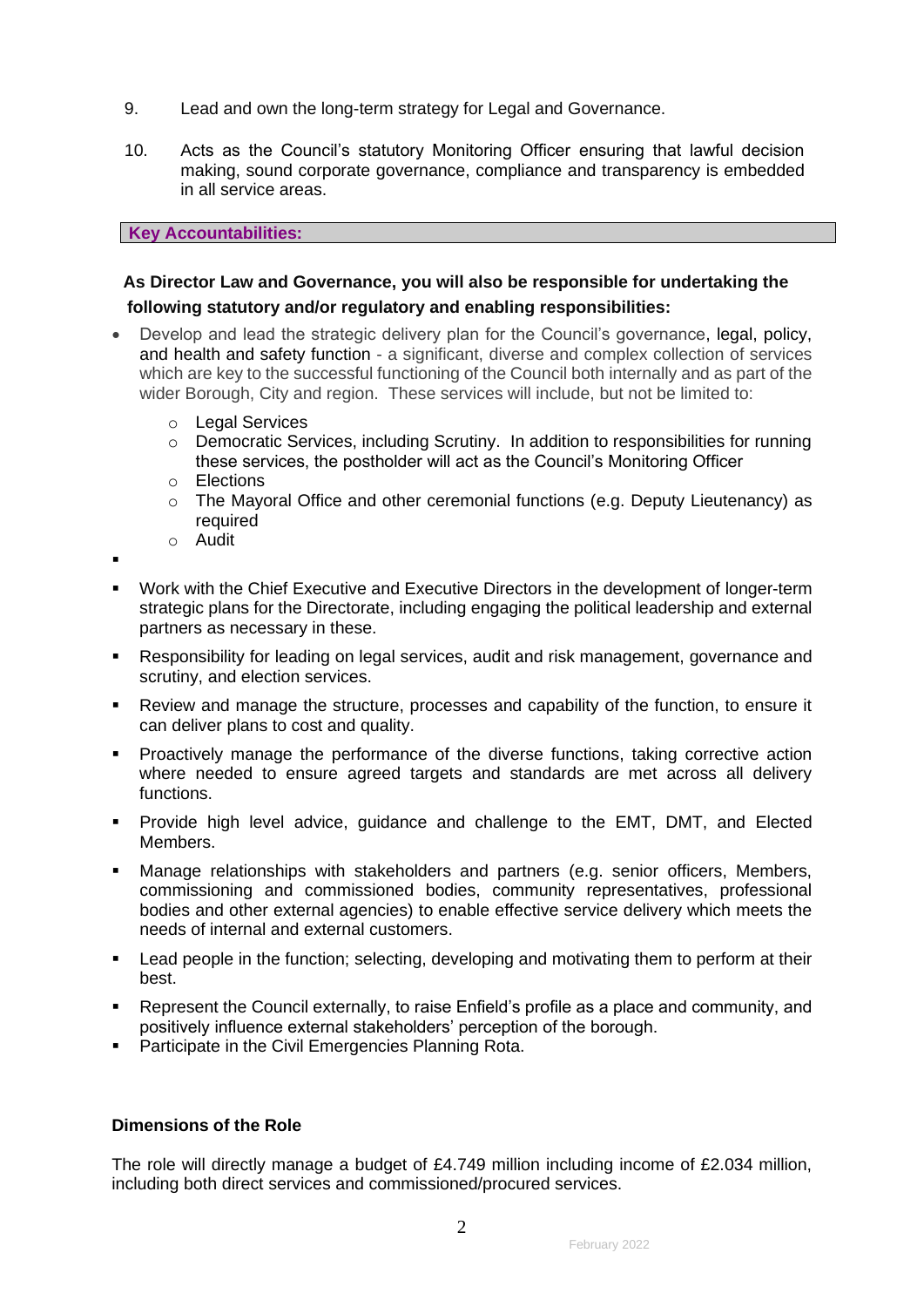The role will directly manage 7 Heads of Services staff, and 120 across the function, as well as influencing and advising Councillors and staff from across the Council.

# **Key Relationships**

The role will need to identify, develop and maintain a wide range of strategic and operational relationships across and outside Enfield. These will include, but are not limited to:

- $\circ$  Elected Members, both within the Executive and more widely, in all political parties
- o Corporate Management Board members, and another key staff
- o Greater London Authority and Local London
- o Neighbouring and partner boroughs, which will change from time to time as the nature of the Council's business changes
- o Partners and stakeholders, including commissioned partners
- $\circ$  National agencies e.g. Electoral Commission, Boundary Commission, DCLG

## **As a member of the Council's leadership team, the Director will**

- Advise Cabinet on the allocation of financial and other resources necessary to realise the Council's aspirations and other priorities and requirements;
- Make a significant contribution to the development of the Council's strategic aspirations and corporate and operational priorities, ensuring that these do not compromise the Council's capability to meet all statutory and other regulatory responsibilities;
- In consultation with relevant Cabinet Members be accountable for the effective use of allocated resources to ensure that the Council's agreed aspirations, corporate and operational priorities and statutory and regulatory responsibilities are met;
- Maintain a constructive dialogue with Members to advise on and understand the administration's aspirations for the borough. Provide vision, leadership, drive and direction to the Council's staff and partners in meeting those aspirations;
- Through own behaviours, be a role model for the leadership behavioural competencies, promoting and supporting the embedding of the Council's standards and values and behavioural competencies throughout the organisation culture of the Council;
- Work with colleagues to establish and embed an organisation culture that supports and promotes the optimum use of resources and corporate infrastructure to ensure the delivery of value for money outcomes that meet the strategic and operational priorities and objectives;
- Be an ambassador for Enfield promoting the overall interests of the borough with the aim of establishing and nurturing partnerships, generating inward investment that would benefit the borough and the local community and maximising income generation for the Council;
- Provide vision, leadership and direction in developing and delivering the corporate strategic change programme;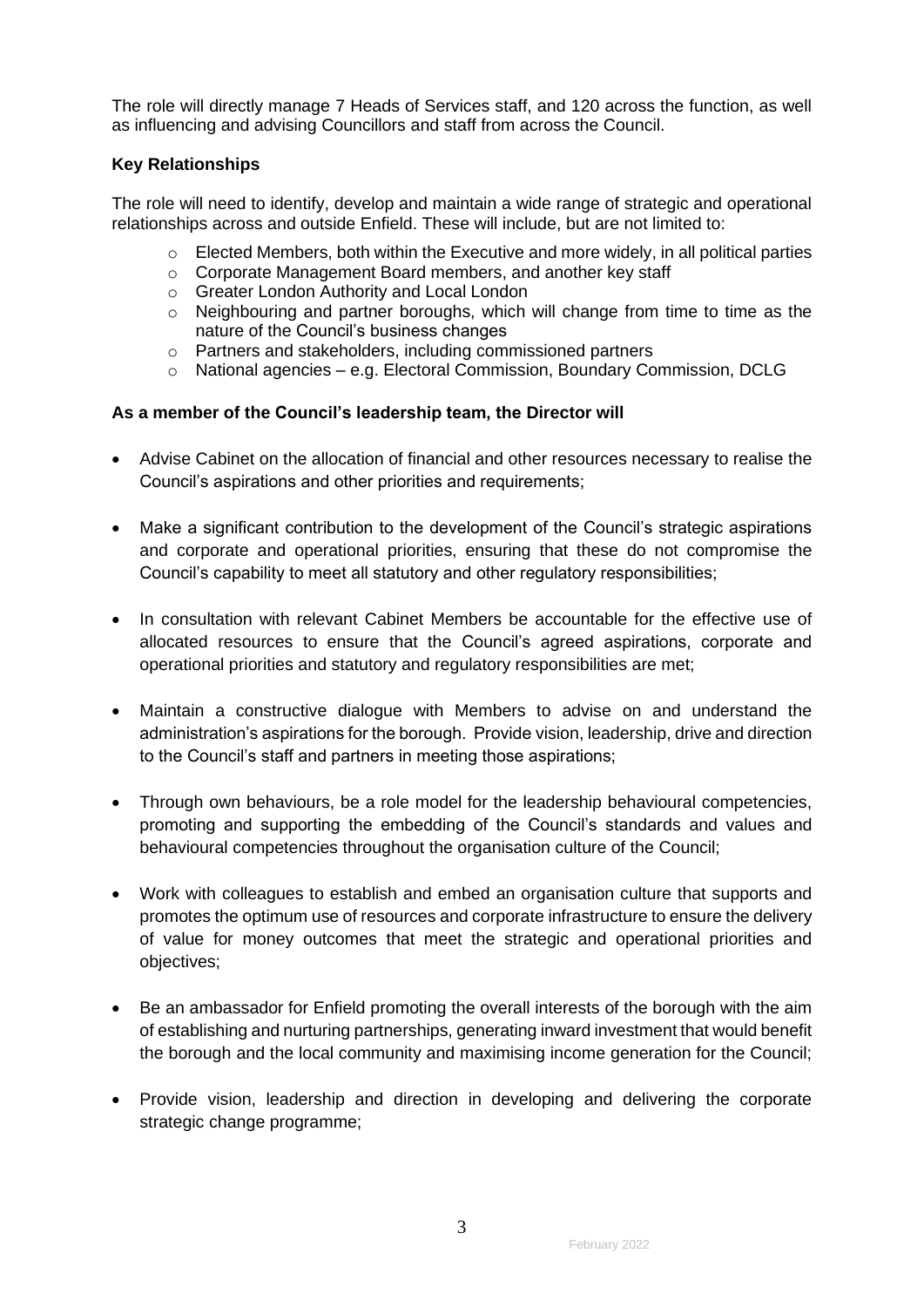- Develop and embed a culture of performance management and outcome delivery to ensure the Council is able to deliver more with less;
- Collaborate with colleagues and partners to facilitate the development and delivery of seamless outcomes that meet defined needs;
- Ensure services have adequate arrangements in place to assess and address risk management, business continuity and other emergencies (in the event that such incidents were to arise);
- In consultation with members and colleagues, develop and ensure the realisation of commissioning and other strategies to scope and specify services that are required to deliver agreed outcomes;
- Ensure there are effective two-way communication channels between customers, providers, partners and staff and their representatives to ensure the quantity, quality and standards of service outputs are understood and delivered;
- Keep abreast of changes in legislation, policy etc. relevant to the remit of the role and ensure these are evaluated against prevailing services development and delivery strategies, and that any necessary, modifications and/or changes are communicated, made and implemented;
- Promote equality, diversity and respect of customers, clients and all members of staff regardless of gender, age, ethnic origin, disability, sexual orientation, religion or any other protected characteristics;
- Actively promote the development of a culture of self-help/self-support/self-service as an alternative to the Council meeting non-statutory and/or regulatory needs.

# **Structure Chart:**

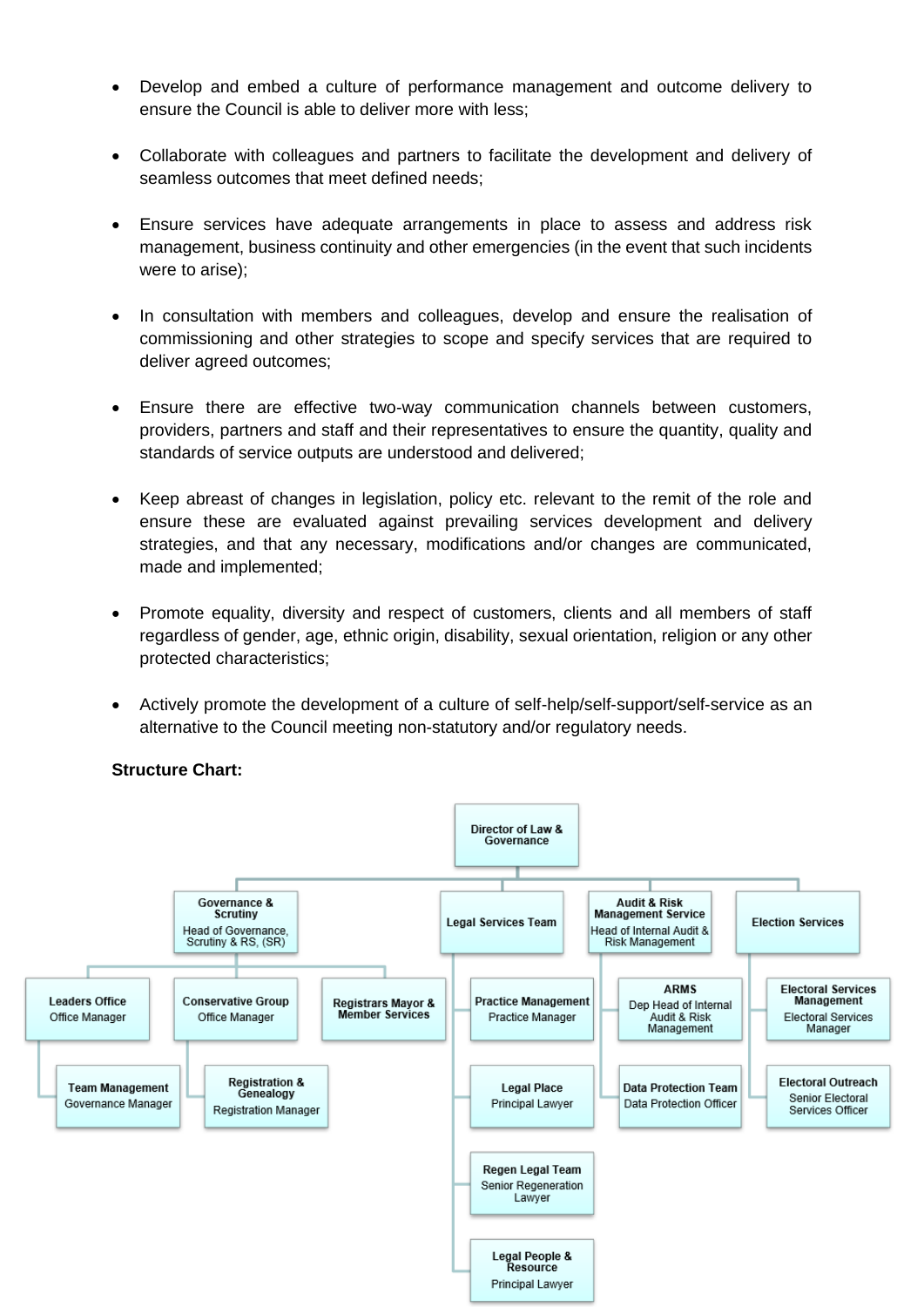### **Equality and Diversity:**

The Council has a strong commitment to achieving equality in its service to the community and the employment of people and expects all employees to understand, comply with and promote its policies in their own work.

### **Health and Safety:**

The post holder shall ensure that the duties of the post are undertaken with due regard to the Council's Health and Safety Policy and to their personal responsibilities under the provisions of the Health and Safety at work Act 1974 and all other relevant subordinate legislation.

For a more detailed definition of these responsibilities, refer to the current versions of the Corporate Health & Safety Policy, Group Safety Policy and employee information leaflet entitled "Health & Safety Policy; Guidance on Staff Health & Safety Responsibilities".

### **Corporate Health and Safety Responsibilities**

All employees have personal responsibilities to take reasonable care for the health and safety of themselves and others. This means

- 1. understanding the hazards in the work they undertake;
- 2. following safety rules and procedures;
- 3. using work equipment, personal protective equipment, substances, and safety devices correctly;
- 4. working in accordance with the training provided and only undertaking tasks where appropriate training has been received.

Employees shall co-operate with the Council by allowing it to comply with its duties towards them. This requires employees to

- take part in safety training and risk assessments and suggest ways of reducing risks and
- take part in emergency evacuation exercises.

Employees shall report all accidents, 'near miss' incidents and work-related ill health conditions to their manager/supervisor/team leader.

Employees shall read the Corporate Health & Safety – Organisation Part B Policy to ascertain and understand their responsibilities as an employee, line manager, Assistant Director or Director of the Council.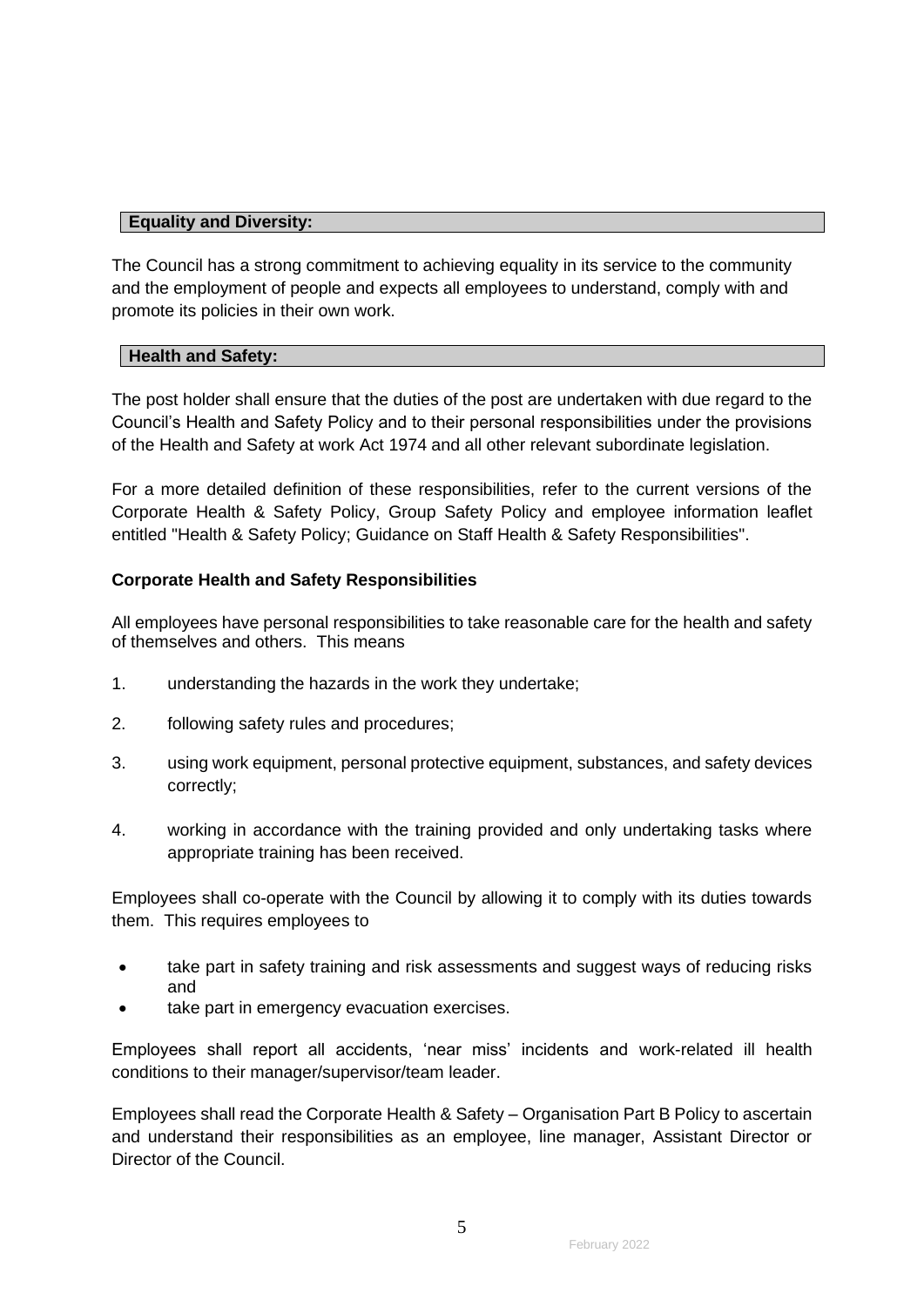### **Information Security:**

In order to protect the confidentiality, integrity and availability of Council information, including information provided by customers, partner organisations, and other third parties, where applicable, employees will comply with the Council's Information Security Policy.

### **Other duties & responsibilities:**

This Job Role Profile is not to be regarded as exclusive or exhaustive. There will be other duties and requirements associated with your post and in addition, as a term of your employment, you may be required to undertake various other duties as may be reasonably required of you. This includes making yourself available to participate in a range of corporate initiatives as determined by your Line Manager. These could include activities such as participation in the Civil Emergencies Planning Rota, supporting the Scrutiny function, actively leading/participating in a range of cross-functioning review and working groups.

### **Statement of Commitment to Safeguarding of Children and Vulnerable Adults through safer employment practice:**

Enfield Council is committed to safeguarding and promoting the welfare of children and vulnerable adults. Safe recruitment of staff is central to this commitment and the Council will ensure that its recruitment policies and practices are robust and that selection procedures prevent unsuitable people from gaining access to children, young people and vulnerable adults. All staff employed to work with or on behalf of children and young people in the Council must be competent.

All staff working with Children & Vulnerable Adults should be aware of and share the commitment to safeguarding and promoting the welfare of children, young people and vulnerable adults when applying for posts at Enfield Council.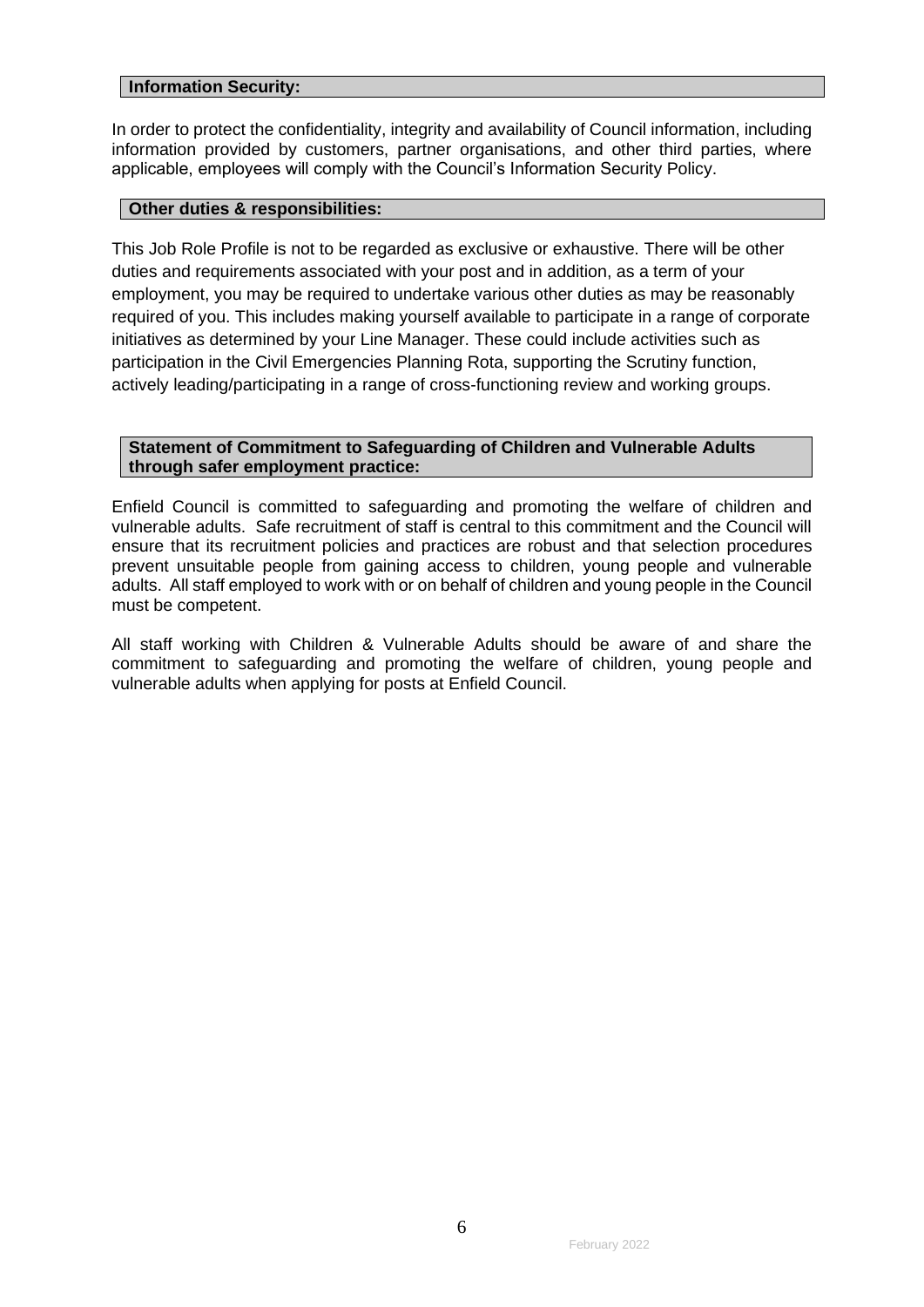**Job Title: Director, Law & Governance Grade: Director Department: Chief Executive**

| Job Specifics - Skills, Experience and Behaviours |                                                                                                                                                                                                                                                                                                                                                                                                     | <b>HOW TESTED</b><br>Application - A<br>$Test - T$ |
|---------------------------------------------------|-----------------------------------------------------------------------------------------------------------------------------------------------------------------------------------------------------------------------------------------------------------------------------------------------------------------------------------------------------------------------------------------------------|----------------------------------------------------|
|                                                   |                                                                                                                                                                                                                                                                                                                                                                                                     | Interview - I                                      |
|                                                   | <b>Essential:</b>                                                                                                                                                                                                                                                                                                                                                                                   | A/IT                                               |
|                                                   | Develop long term strategic plans and priorities for a complex service group to deliver upon agreed organisation<br>strategy and objectives. To ensure that agreed service outcomes are achieved to meet the needs of internal and<br>external customers.                                                                                                                                           |                                                    |
| 2                                                 | Ability to work with external or arm's length organisations including ability exert influence on the governance and risk<br>management                                                                                                                                                                                                                                                              |                                                    |
| 3                                                 | Act as a pro-active ambassador by identifying, developing and managing appropriate stakeholder relationships (e.g.<br>senior officers, Members, commissioning bodies and external agencies) to enable effective service delivery which<br>meets the needs of customers.                                                                                                                             |                                                    |
| 4                                                 | Provide strong, visible and long-term strategic leadership and direction to a Directorate. Role holders will work with<br>the Chief Executive, Members, residents and other stakeholders to set the strategic priorities of the borough,<br>balancing resource constraints against effective methods of meeting needs. They will be accountable for holding<br>oversight of the needs of residents. |                                                    |
| 5                                                 | Motivate, lead and develop senior staff to support a culture of high-quality performance and continuous improvement<br>to achieve excellent outcomes that meet the needs of citizens within a fixed level of resources.                                                                                                                                                                             |                                                    |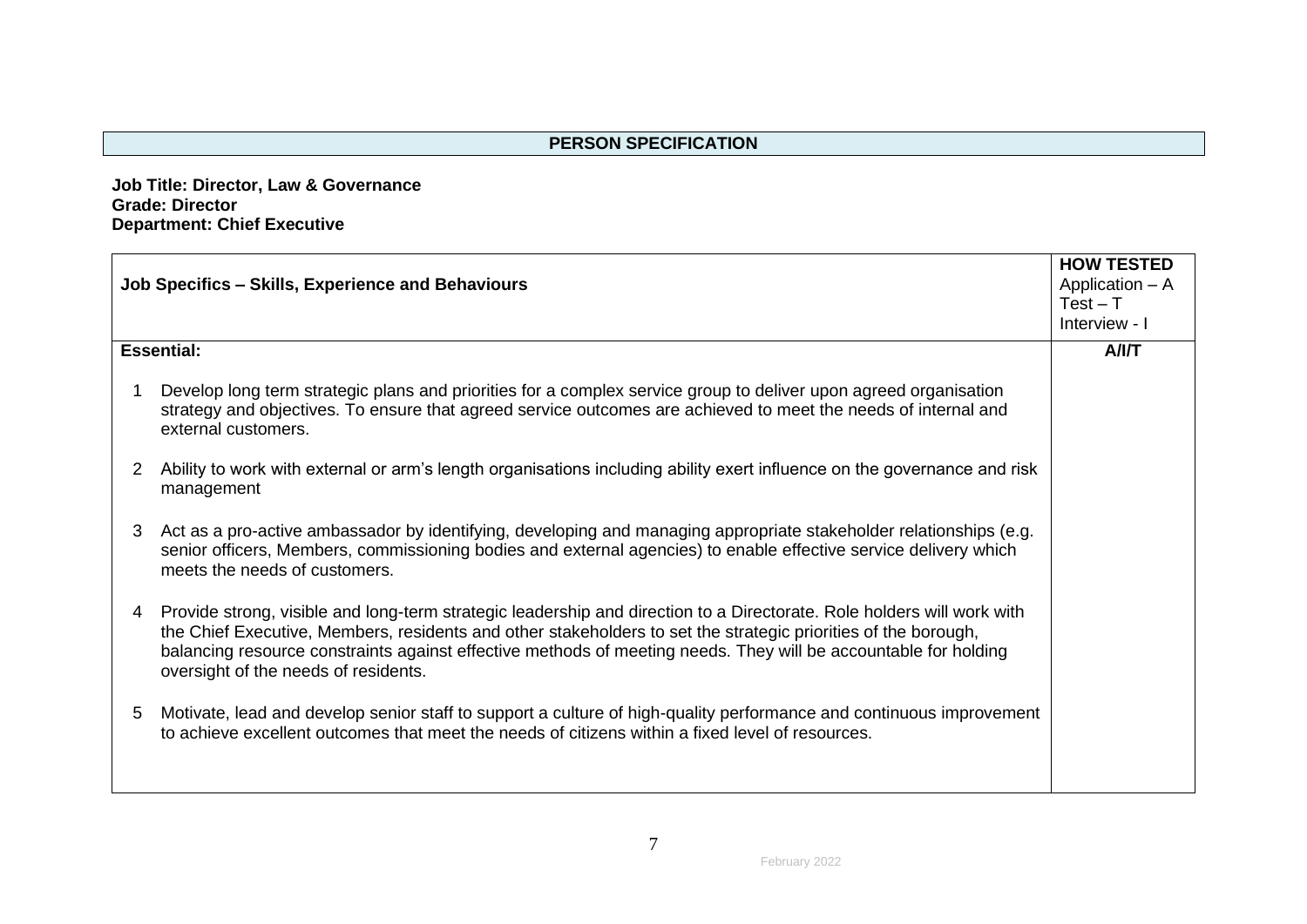| 6            | Responsible for maximising opportunities for the organisation to be the local democratic leader of public services.<br>They will establish and maintain strong relationships in order to better manage public sector resources and ensure<br>the delivery of high quality, value for money services to citizens which fully meet their needs. |      |
|--------------|-----------------------------------------------------------------------------------------------------------------------------------------------------------------------------------------------------------------------------------------------------------------------------------------------------------------------------------------------|------|
| 7            | Form strong strategic relationships with a broad range of external service providers in order to create opportunities<br>that will help position the organisation as the market leading enabler of effective public services in the region.                                                                                                   |      |
| 8            | Lead and own the development of a customer insight/management strategy to ensure the organisation is anticipating<br>and meeting customer needs where appropriate.                                                                                                                                                                            |      |
| 9            | Maintain a strong overall oversight of the needs of residents, establishing strong relationships internally and<br>externally in order to develop a full understanding of the current and future needs of residents.                                                                                                                          |      |
|              | 10 Overall accountability for ensuring services operate in compliance with relevant legislation, statutory duties and<br>council polices (e.g. procurement, health and safety, risk management), driving changes/improvements where<br>needed.                                                                                                | A/IT |
|              | 11 To lead delegated resources (people, financial etc) in order to demonstrate value for money and ensure services are<br>delivered within agreed financial parameters.                                                                                                                                                                       |      |
|              | 12 Where appropriate, to provide leadership for the commercial development of services in order to demonstrate<br>success in the market place and deliver service improvements to meet future service user needs.                                                                                                                             |      |
|              | <b>Skills, Knowledge &amp; Experience:</b>                                                                                                                                                                                                                                                                                                    |      |
| 1            | Ability to scan long term horizon and understand implications of broader national, regional and public sector trends<br>for the Council.                                                                                                                                                                                                      |      |
| $\mathbf{2}$ | Experience of working effectively within a political environment providing balanced advice and guidance on strategic<br>and operational issues.                                                                                                                                                                                               |      |
| 3            | Ability to demonstrate successful achievement in context of leadership at an executive level in a large, diverse<br>organisation.                                                                                                                                                                                                             |      |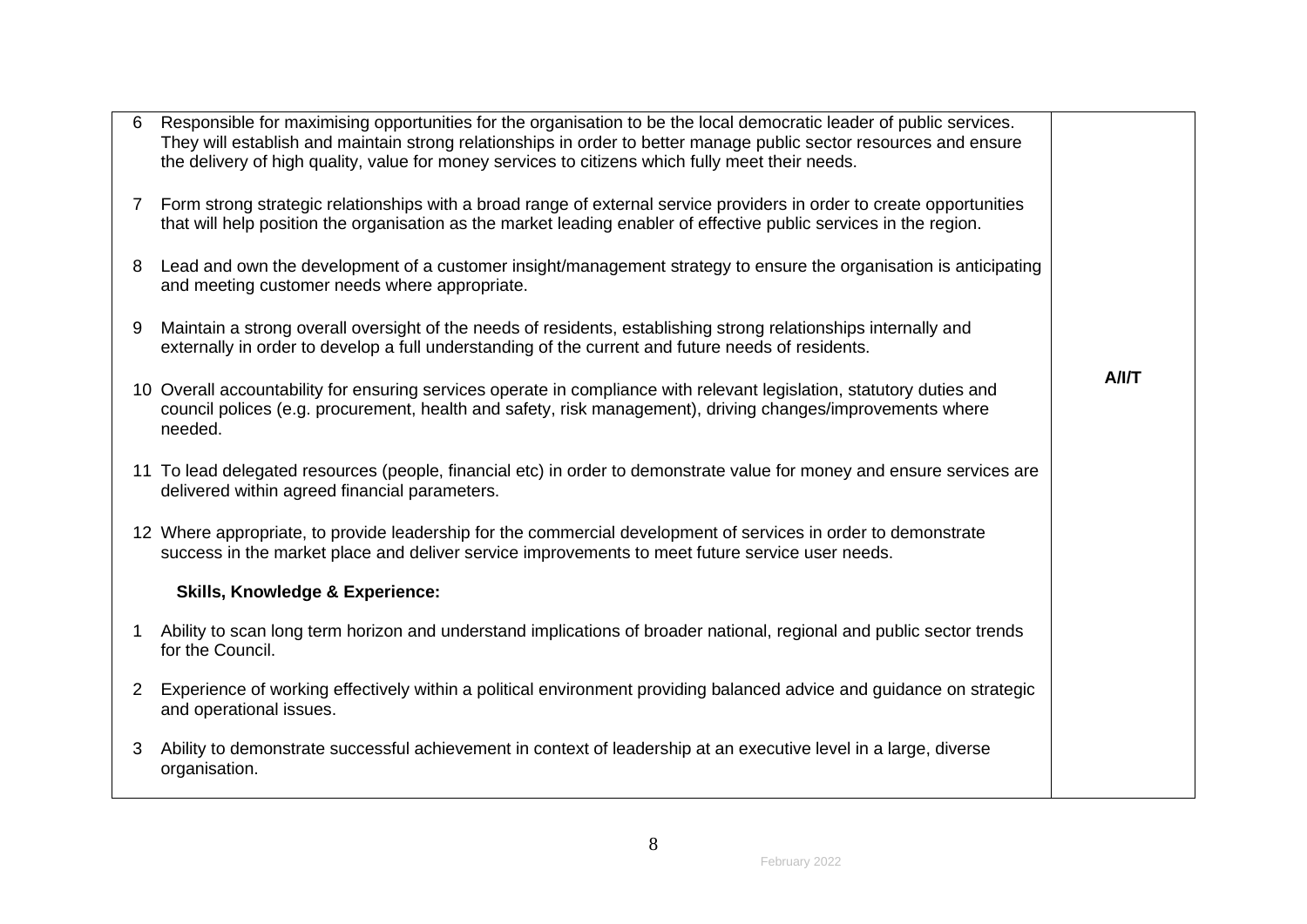| 4                                                                                                                                                                                                                                                                          | Evidence of successfully managing the development and delivery of large-scale business plans.                                                                                                                                                                                                                                                                                                                                                                                                                                                                              |      |
|----------------------------------------------------------------------------------------------------------------------------------------------------------------------------------------------------------------------------------------------------------------------------|----------------------------------------------------------------------------------------------------------------------------------------------------------------------------------------------------------------------------------------------------------------------------------------------------------------------------------------------------------------------------------------------------------------------------------------------------------------------------------------------------------------------------------------------------------------------------|------|
| 5                                                                                                                                                                                                                                                                          | Evidence of leading sophisticated transformational change successfully in order to improve outcomes.                                                                                                                                                                                                                                                                                                                                                                                                                                                                       |      |
| 6                                                                                                                                                                                                                                                                          | Evidence of successful strategic and operational resource management including evidence of the resolution of<br>conflicting priorities within tight financial constraints.                                                                                                                                                                                                                                                                                                                                                                                                 |      |
| 7                                                                                                                                                                                                                                                                          | Able to demonstrate success in forging partnerships with a wide range of internal and external bodies such as<br>government, voluntary and community sector, other public sector bodies, businesses, inspectorates and other<br>stakeholders.                                                                                                                                                                                                                                                                                                                              |      |
| 8                                                                                                                                                                                                                                                                          | Excellent knowledge and experience of local government law and practice.                                                                                                                                                                                                                                                                                                                                                                                                                                                                                                   |      |
| 9                                                                                                                                                                                                                                                                          | Experience at Monitoring Officer or equivalent.                                                                                                                                                                                                                                                                                                                                                                                                                                                                                                                            |      |
|                                                                                                                                                                                                                                                                            | 10 Thorough understanding of major legislation and policy issues affecting local government particularly corporate<br>governance. Successful track record of giving legal advice to and building effective and productive working<br>relationships with elected Members and senior managers in particular having the self-confidence and perspective to<br>facilitate open and honest relationships between senior officers and the Council's leadership that result in the<br>individual being recognised as a trusted adviser to Members and the senior leadership team. |      |
|                                                                                                                                                                                                                                                                            | 11 Be able to challenge managers and staff whilst providing proactive, professional, constructive and clear legal and<br>governance related advice to Members.                                                                                                                                                                                                                                                                                                                                                                                                             |      |
|                                                                                                                                                                                                                                                                            | <b>Behaviours:</b>                                                                                                                                                                                                                                                                                                                                                                                                                                                                                                                                                         | A/IT |
|                                                                                                                                                                                                                                                                            | Appropriate behaviours are key to the delivery of our vision for Enfield.                                                                                                                                                                                                                                                                                                                                                                                                                                                                                                  |      |
| We want staff who will work collaboratively, flexibly and constructively, and exhibit this ethos in all their dealings with<br>residents, colleagues and partners. Our leaders will be exemplars of the following behaviours and encourage them in staff<br>at all levels; |                                                                                                                                                                                                                                                                                                                                                                                                                                                                                                                                                                            |      |
|                                                                                                                                                                                                                                                                            | <b>Take Responsibility</b>                                                                                                                                                                                                                                                                                                                                                                                                                                                                                                                                                 |      |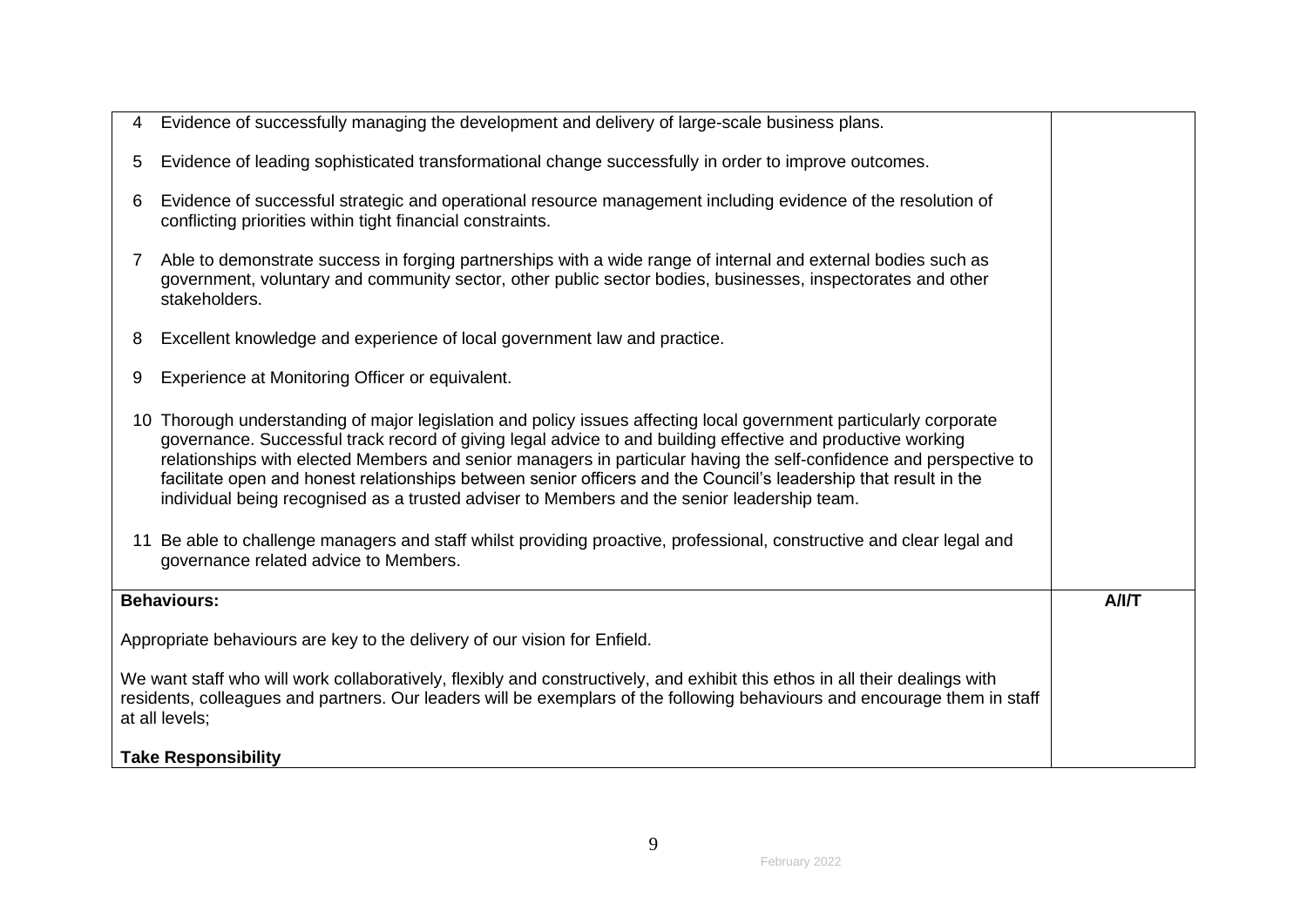| We want staff who are willing to make decisions and be accountable for them. Staff should have a positive can-do attitude<br>where they see problems as challenges which can be overcome. They should accept responsibility for service delivery, be                                                                                                                                                                          |      |
|-------------------------------------------------------------------------------------------------------------------------------------------------------------------------------------------------------------------------------------------------------------------------------------------------------------------------------------------------------------------------------------------------------------------------------|------|
| clear about their service offer and deliver what they promise.                                                                                                                                                                                                                                                                                                                                                                |      |
|                                                                                                                                                                                                                                                                                                                                                                                                                               |      |
| <b>Open, Honest and Respectful</b><br>We want staff who are comfortable and confident to acknowledge the difficulties and the barriers they face. They should<br>also be able to constructively challenge the way things are done where there is evidence that it impedes service delivery.<br>Challenge should be conducted in a professional, courteous manner with the aim of reaching a mutually agreeable<br>resolution. |      |
| <b>Listen and Learn</b><br>We want staff who are prepared to actively listen and reflect on customer concerns with a view to understanding the<br>customer's point of view. Staff should be able to receive constructive criticism and be prepared to adapt the way they<br>operate and deliver services where appropriate.                                                                                                   |      |
| <b>Work Together to find solutions</b><br>We want staff who can work collaboratively with other departments and partners, freely sharing their knowledge and skills<br>to identify solutions to address customer concerns.                                                                                                                                                                                                    |      |
| Candidates: Please ensure you address these behaviours in your responses to the essential (and desirable if<br>applicable) criteria above.                                                                                                                                                                                                                                                                                    |      |
| <b>Competencies:</b>                                                                                                                                                                                                                                                                                                                                                                                                          | A/IT |
| Candidates: Please ensure you address these competencies in your responses to the essential (and desirable if<br>applicable) criteria above.                                                                                                                                                                                                                                                                                  |      |
| 1. Customer focus                                                                                                                                                                                                                                                                                                                                                                                                             |      |
| 2. Deliver service performance                                                                                                                                                                                                                                                                                                                                                                                                |      |
| 3. Focus on continuous improvement                                                                                                                                                                                                                                                                                                                                                                                            |      |
| 4. Political awareness and context                                                                                                                                                                                                                                                                                                                                                                                            |      |
| <b>Qualification(s)</b>                                                                                                                                                                                                                                                                                                                                                                                                       |      |
| Candidates: Please ensure you address these qualifications in your responses to the essential (and desirable if                                                                                                                                                                                                                                                                                                               |      |
| applicable) criteria, you will be expected to meet these requirements of the role and they will be explored with                                                                                                                                                                                                                                                                                                              | A/IT |
| you at interview.                                                                                                                                                                                                                                                                                                                                                                                                             |      |